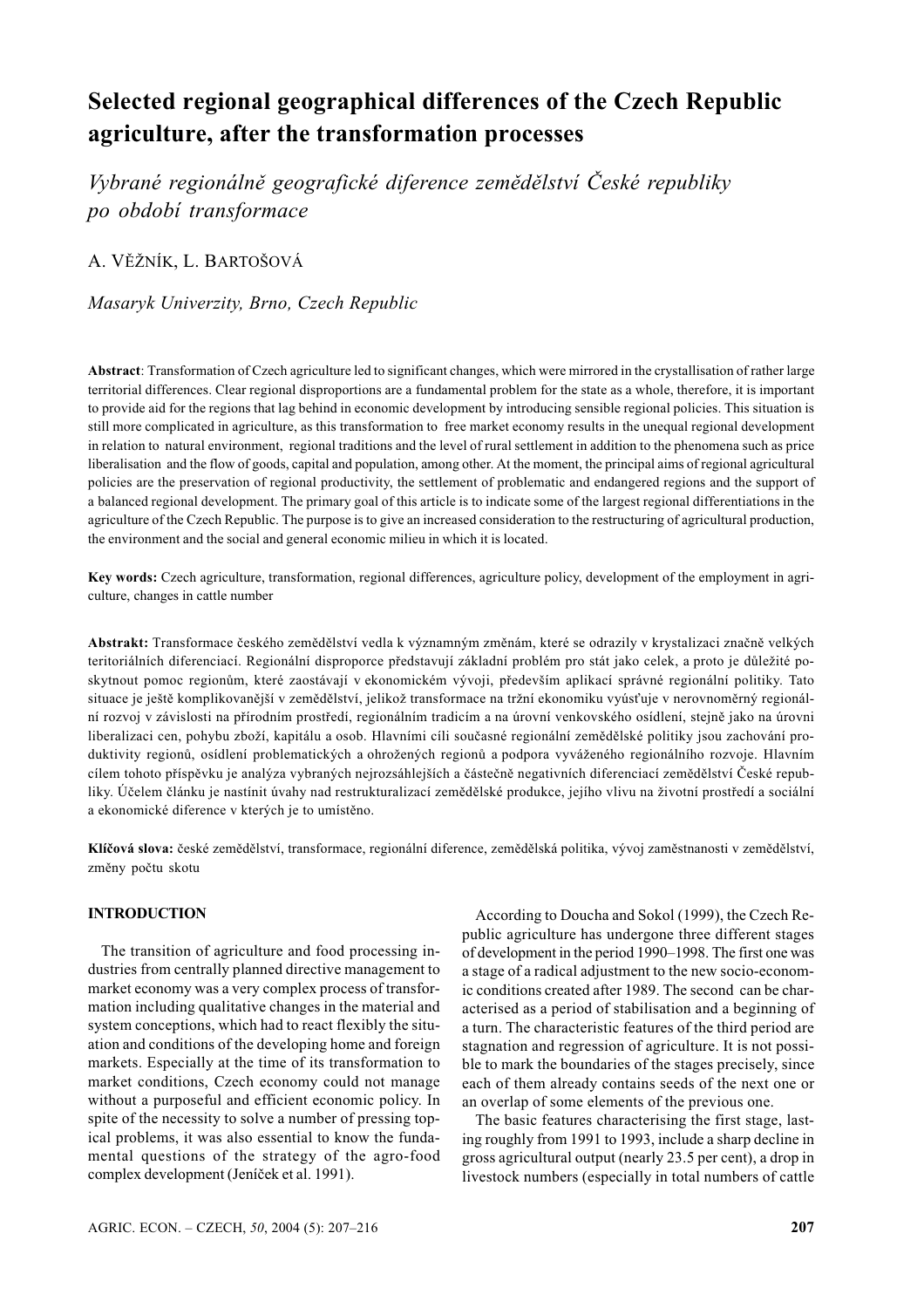and cows), a significant reduction in the use of fertilisers, reduced vields of most crops, a sharp, almost 50 per cent decrease in the agricultural workforce, a radical deterioration in the profitability of agricultural enterprises, and the development and deepening of the income disparity between agriculture and other industries. This period brought about fundamental changes in the renovation of property rights and in the enterprise structure. Among the main processes, there were restitution of land and agricultural property, transformation of agricultural co-operatives, and privatisation of state farms. New legal forms of natural persons enterprises, such as independently operating farmers (IOF) and various trading companies were created. Basic legislative norms regulating the processes of privatisation, restitution and transformation were adopted. Agricultural co-operatives share in the farmland dropped from 61.4 per cent in 1989 to 49.4 per cent (see the supplement of tables).

In the second period, all the mentioned tendencies of the agriculture development either rapidly slowed down or experienced a turn of the trend, though insignificant. The yearly rate of decline in gross farm output and in cattle numbers slowed down substantially and the consumption of fertilisers increased. Additionally, grain and oil crop yields per hectare stabilised and the rate of the decrease in the workforce declined together with a loss of agricultural enterprises. The reconstruction of property rights continued and the privatisation of state farms was practically completed.

In the third stage lasting from 1996 to 1998, regressive tendencies typical of the first stage reappeared. It was characterised by a decline in gross farm output and in cattle numbers. Agriculture operated at a loss, the workforce declined and income disparities widened. Further changes occurred in the enterprise structure, especially the reinforcement of business companies at the expense of agricultural co-operatives. The enterprises of natural persons occupied 24 per cent of the total farmland area, agricultural co-operatives share declined from 47 to 35 per cent and the business companies share increased from 28 to 41 per cent (Zpráva o stavu... 1999).

In accordance with the new policy statement of the government, a new conception of agrarian policy for the period 1999–2003 (the year of the Czech Republic supposed accession into the EU) came into effect after 1998. It proposed two basic stages: Revitalisation and Adaptation. The first one, lasting from 1999 to roughly 2001, was directed, above all, towards the recovery and stabilisation of Czech agrarian sector and towards the institutional preparation for the Czech Republic's entry into the EU. The main goal of this stage consists in the solution of some internal problems of the Czech agrarian sector's development, in the elimination of the most serious obstacles created during the existing course of reform, and in an overall stabilisation of the sector before its adaptation to the EU conditions. The second stage has begun in 2002 and ends with the Czech Republic entry into the EU. Its conception aims at the fastest overall adaptation of the Czech agrarian sector to the conditions of the EU Common Agricultural Policy in all its areas (structural, regional, environmental and country policy of the EU) (Koncepce agrární ... 1999).

The price scissors show very similar tendencies to other characterised parameters. They represent a different development of the prices of agricultural producers and the prices of the inputs into agriculture to the disadvantage of agricultural producers. They opened dramatically in the first stage of the period in question. From 1989 to 1993, the prices of the inputs into agriculture rose by 141.5 per cent while the prices of agricultural producers only by 20.6 per cent. This resulted in a revision of the price levels of agricultural inputs and outputs, in the ratio of two to one (in comparison to the initial year of 1989) to the disadvantage of agricultural producers (Zpráva o stavu ... 1993–1998). Three characteristic stages, which are similar to those of other parameters of the development of agriculture, can be distinguished in the development of price scissors. Their quantitative changes correspond to a great extent with the quantitative changes of the economic results of the summary of agricultural enterprises.

The transformation of agriculture of the Czech Republic concerned mainly changes of property rights, which, from 1991, proceeded on the basis of a new legislation concerning restitution, land, privatisation, and transformation. Within the transformation, it is possible to distinguish a period of primary transformation concerning restitution in 1991/1992, transformation of agricultural enterprises in 1992/1993 and privatisation of state property in 1994/1995 (Věžník 1995). After these basic property changes, the processes of secondary transformation have been under way. They are directed towards the concentration of production or property, or towards the change in the legal basis of enterprises.

The stages of the transformation of agricultural policy between 1989 and 1998 to a great extent reflect or react to the real development of agriculture, the agrarian market and national economy. Each period is characterised by several key factors: a certain repertoire of institutions and instruments that influence the development of agriculture, the level of assistance roughly expressed by the index of production subsidies equivalent (PSE) and the structure of these subsidies, reflecting the relative importance of the employed institutions and instruments. It is possible to distinguish the following stages of the agricultural policy:

- $-$  stage 1: launching (1989–1991)
- stage 2: liberal (1992-1994)
- stage 3: development and social stabilisation (1995–1998)
- stage 4: pre-accession (after 1998)

Subsidy levels (PSE) are illustrated in Figure 1. The first stage, lasting from 1989 approximately to 1991, was characterised by the use of institutions and instruments of the pre-reform period, e.g. direct payments per hectare in combination with the agricultural tax. It was also the period of culmination of the restitution processes that the state had been supporting with direct capital subsidies, especially for the foundation of small family farms. The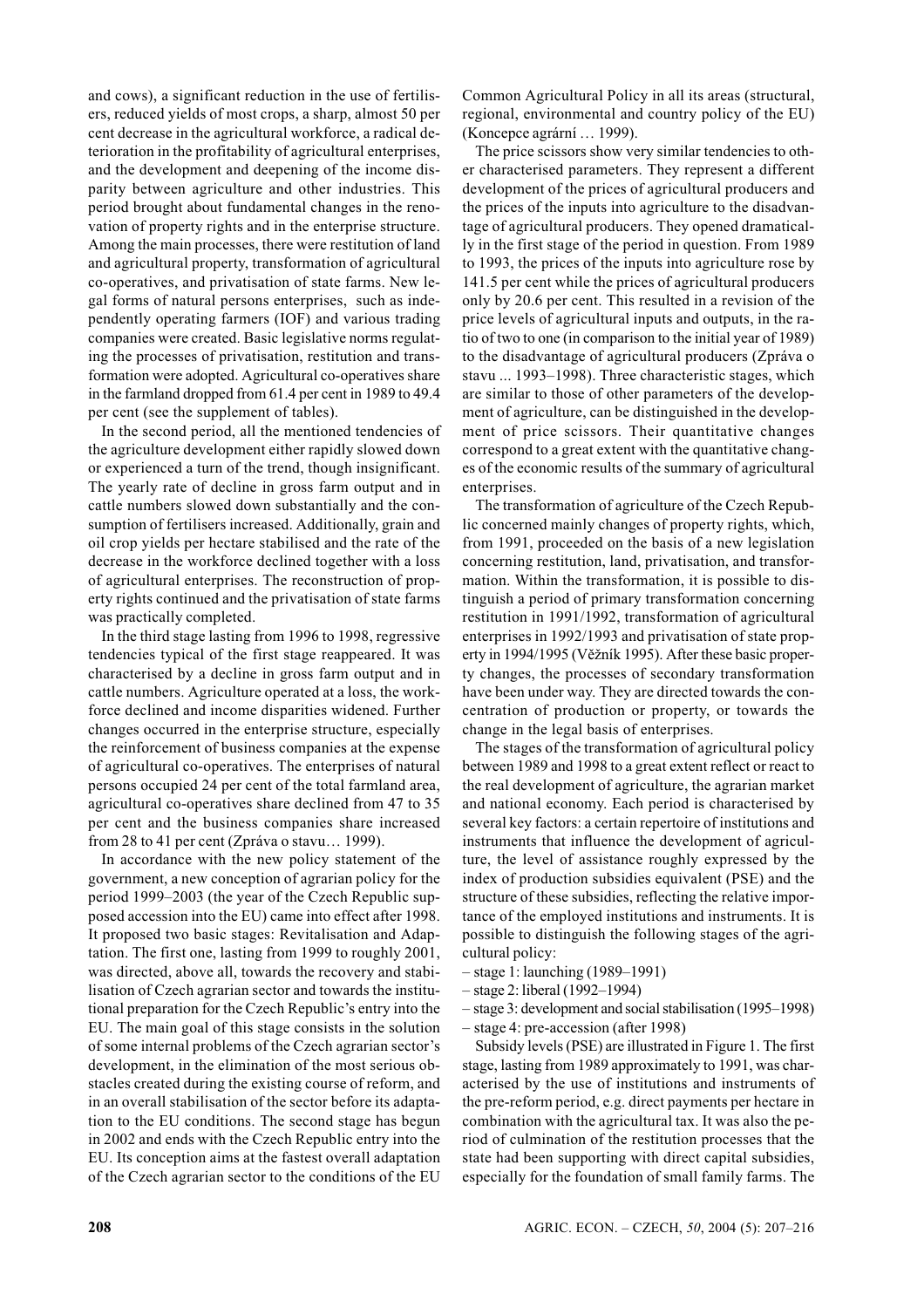

Figure 1. The stages of agricultural Policy's development

level of assistance equalled to about 50 per cent of PSE, which was approximately the same as in the pre-reform period.

The second stage was characterised by a full operation of the liberalising steps founded in the previous stage, by a radical abolition of all direct subsidies, and by the concentration on the liquidation of extremely large surpluses of agricultural production. The liquidation was carried out especially by the means of the Market Regulation Fund, founded in 1991. Agricultural co-operatives underwent a primary transformation during this stage. The level of assistance declined by half  $(25-30)$  per cent of PSE) in comparison with the first stage as a complex consequence of the impact of several factors, e.g. the abolishment of subsidies, the establishment of a new scale of customs tariffs in 1992 and the establishment of a new system of taxation in 1993.

The third stage was characterised mainly by an increasing sensitivity to the growing economic problems of enterprises, by at least partial elimination of the negative impacts of the reform on the social position of farmers, and by the modernisation of enterprises. The importance of state interference with the market and price support was decreasing as a result of: the achievement of a certain balance of supply and demand on the agrarian market, the decrease of the protection rate when implementing the commitments of the Czech Republic in the world trade (WTO, Association Agreement with the EU etc), and a more significant price increase in world markets. The support of modernisation and, to a certain extent, also of re-structuralisation was almost exclusively realised through the Support and Guarantee Farm and Forestry Fund (SGFFF) established in 1993. To the social and economic problems of agriculture, especially to those in the regions with relatively poor natural resources, the policy reacted with payments for keeping the landscape in a cultural state. Privatisation of agricultural property (excluding land) was taking place during this stage as well. Despite a substantially higher stress on development and social questions, the overall level of assistance dropped to half, compared to the previous stage  $(11-15$  per cent of PSE).

The fourth, pre-accession stage was initiated after 1998, its main goal being a solution of some internal problems in the development of Czech agriculture and in the stabilisation of the agrarian sector before its adjustment to the EU conditions. In this stage, the Conception expects an institutional development of the sector in accordance with the National Program for Accession "acquis communautaire" in the agriculture sector. The implementation of this stage is based on four basic pillars of agricultural policy: market regulation and subsidies, environmental measures, modernisation and transformation of enterprises, and general services and the preparation for the EU accession.

The important measures in the area of market regulation and income-support included the foundation of the State Agricultural Intervention Fund (on 1<sup>st</sup> January 2001) and the introduction of the "green diesel". In the area of environmental measures, the program is directed towards the support of non-production areas of agriculture, towards landscape conservation, and towards the support of Less Favourable Areas (LFA). In the area of modernisation and transformation of the enterprises, the main goal is the rise of competitiveness of the enterprises through their modernisation and restructuralization. In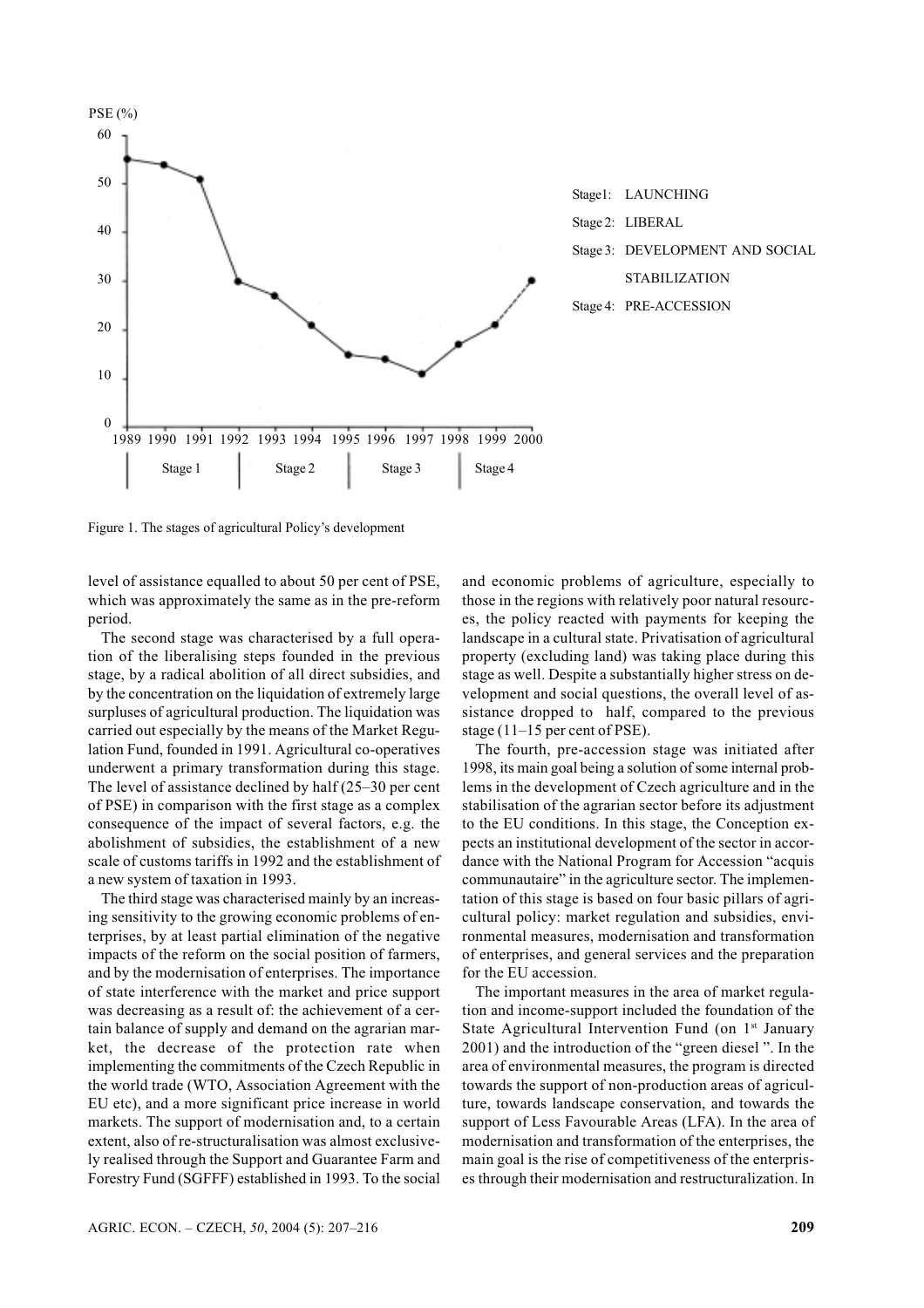the area of general services and the preparation for the EU accession, the main goal seeks the administration of basic services from the part of the state in the areas of education, research, informatics, genetics, counselling and propagation.

Throughout the whole period, the agricultural transformation policy was characterised by several permanent features that, for the most part, unfavourably influenced the enterprises economic situation, their restructuralization and long-term orientation. Among those features were:

- the relative financial economy of the policy resulting from restricted budgetary possibilities and farmers' weak position in negotiations
- the instability of the policy
- the centralised implementation of the policy with an insignificant employment of regional approaches
- the predominant conception of the policy instruments based almost exclusively on assistance, granting of which was not conditioned, e.g. by a fulfilment of environmental requirements
- the policy orientation towards producers and traders, less towards consumers.

### THE MOST SIGNIFICANT REGIONAL **DIFFERENTIATION OF CZECH AGRICULTURE**

The development of transformation of the relations referring to property rights in agriculture and the changes in land cultivation connected with this development and carried out according to legal norms for enterprising subjects are the most important type of regional differentiation that occurred after 1990. The UACs and state farms had been the dominant form of farming up to 1990.

Socialist forms of farming, including centrally directed enterprises, occupied a major part of the farmland under cultivation (95 per cent). In the era before 1989, independent farmers cultivated only 3.9 per cent of the farmland. Most of them operated in the hilly parts of the Beskydy mountains, i.e. in the places where the independently operating farmers were influenced by the agricultural policy from Poland (Jančák and Götz 1997). After 1990, the changes of relations affecting property rights were influenced especially by the processes of restitution and privatisation of the farmland and also by a transformation of agricultural co-operatives. According to the 1995 Agrocensus, agricultural co-operatives held the largest share of the farmland in that year (47 per cent), various business companies cultivated the share of 28 per cent and independently operating farmers the share of 21.7 per cent (see Table 1).

The maximum share of the farmland was recorded by the co-operatives in the Plzeň-jih District (80.8 per cent). Several districts where this number was higher than 70 per cent include Rokycany, Příbram, Písek, Strakonice, Hradec Králové and Uherské Hradiště. At the other end of the scale, there were Most, Ústí nad Labem, Prahaměsto and Karviná Districts with zero percentage. A very low share of agricultural co-operatives was recorded above all in the districts where state farms dominated before 1990. These were especially the districts in border regions (extending from the Tachov District to the Liberec District) and Český Krumlov and Bruntál Districts. The second most widespread form of land tenure (business companies) did not show any significant regional dependency in 1995. It was usually spread in one to three districts in all regions. This form was usual with the transformation of former common agricultural enterprises or with the privatisation of some state farms. De-

Table 1. Enterprise structure in Czech agriculture in 1995 and 2000

|                                | Agrocenzus 1995    |                              |        |              | Agrocenzus 2000     |                               |        |              |
|--------------------------------|--------------------|------------------------------|--------|--------------|---------------------|-------------------------------|--------|--------------|
| Enterpreneur form              | no. of<br>subjects | area of agricultural<br>land |        | mean<br>area | no. of              | area of agricultural<br>land. |        | mean<br>area |
|                                |                    | $(1000)$ ha)                 | $(\%)$ | (ha a.l.)    | subjects            | $(1000 \text{ ha})$           | $(\%)$ | (ha a.l.)    |
| Natural person enterprises     | 24 183             | 826                          | 23.3   | 34           | 53 460 <sup>x</sup> | 962                           | 26.4   | 18           |
| $-$ out of which IOF           | 22 4 43            | 768                          | 21.7   | 34           | 31721 <sup>x</sup>  | 864                           | 23.7   | 27           |
| Business companies total       | 1465               | 996                          | 28.0   | 680          | 2 1 0 7             | 1579                          | 43.3   | 749          |
| - Ltd.companies                | 1 1 3 2            | 714                          | 20.1   | 631          | 1441                | 784                           | 21.5   | 544          |
| $-$ joint-stock companies      | 298                | 269                          | 7.6    | 902          | 621                 | 780                           | 21.4   | 1 2 5 6      |
| Co-operatives                  | 1 1 5 1            | 1666                         | 47.0   | 1447         | 746                 | 1059                          | 29.1   | 1420         |
| State farms                    | 80                 | 53                           | 1.5    | 660          |                     |                               |        |              |
| Other subjects                 | 25                 | 7                            | 0.2    | 287          | 174 <sup>y</sup>    | 42                            | 1.2    | 244          |
| Enterpreneurial subjects total | 26 904             | 3 5 4 8                      | 100.0  | 132          | 56 487 <sup>x</sup> | 3 6 4 3                       | 100.0  | 65           |

xThe growth of the registered subjects numbers was brought about by the change of the fixed norms, in the year 1995 over 3 ha, in the year 2000 over 1 ha agriculture land

<sup>y</sup>The residual state farms were already classified into others subjects

Source: Agrocenzus 1995, Agrocenzus 2000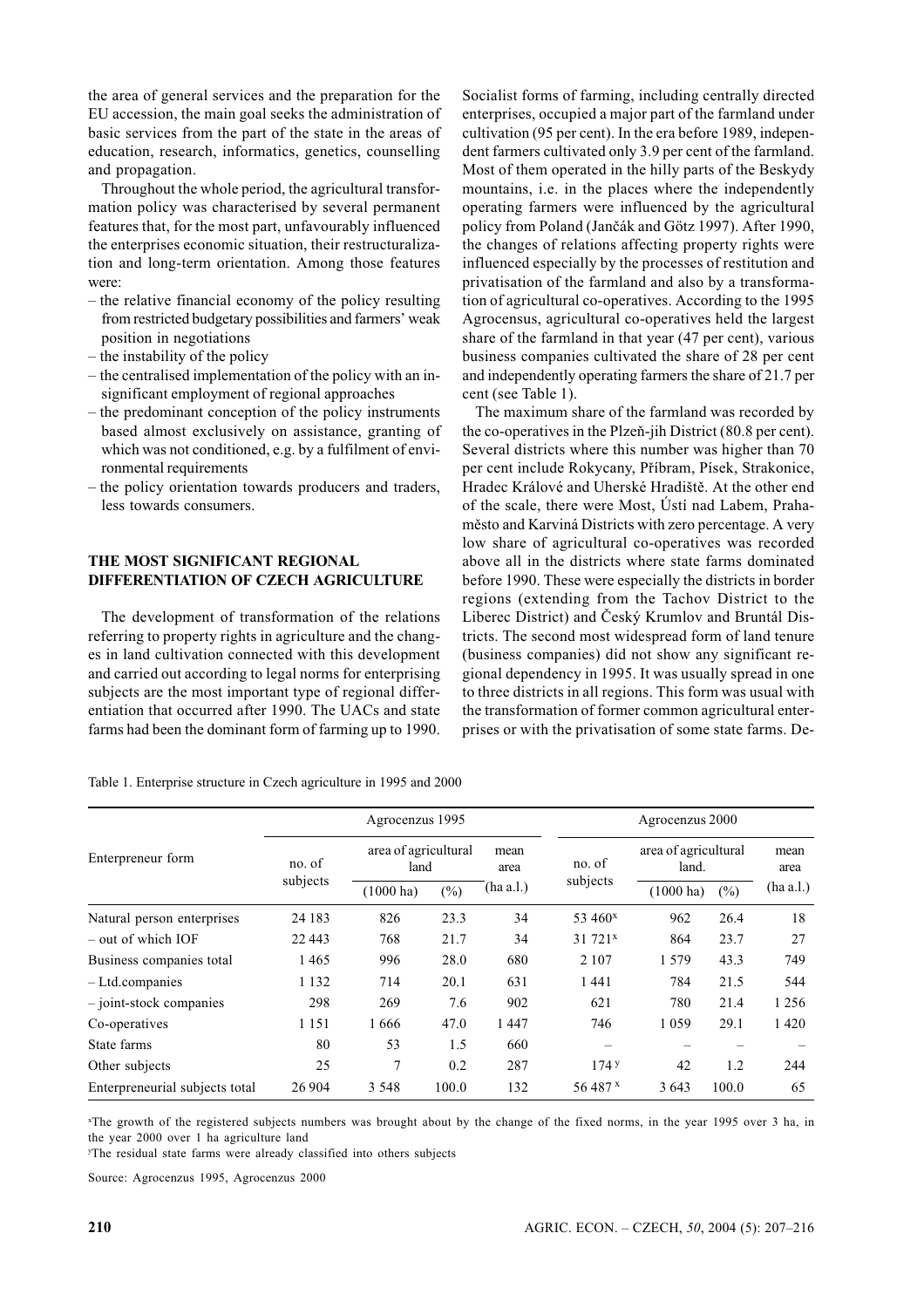spite a relatively large restitution, the farmland belonging to independent farmers formed only 21.7 per cent of the total. The highest percentage of those wishing to cultivate the land of their fathers was concentrated either in the fertile regions of central Bohemia (the surroundings of Prague, the Kladno District and the Ohře-side) or to the regions of former state farms where privatisation projects of state farms transformation gave to the farmers a better opportunity to use their initiative.

In the second half of the 1990s, another important change in relations affecting property rights occurred. Under the influence of the second transformation, the number of agricultural co-operatives declined to the advantage of business companies (see Table 1). A tiny increase was recorded by the Natural Person Enterprises  $(NPE)$  – from 23.3 per cent to 26.4 per cent, while the share of the Legal Entity Enterprises (LEE) has fallen from 76.7 to 73.6 per cent). Taking into consideration the NPE to LEE ratio, it is possible to see an important regional differentiation (see Figure 2). The NPE share in the farmland area in the majority of districts (47) approximately equalled to, or was slightly higher than the national average  $(26.4)$  (see the first two intervals in Figure 2). This area represents a more or less homogeneous region stretching from the territory South of Plzeň across the Bohemian-Moravian Highlands to Moravia and North-Western Bohemia. These districts can also be classified as typically interior districts, for which a higher proportion of agricultural co-operatives was characteristic before 1990. The lowest number was reached in Plzeň-jih District (10.8 per cent), though on the whole the lowest numbers were represented more in the Southern and central Moravia (in the Blansko, Hodonín, Uherské Hradiště Districts etc) than in Bohemia. In the Jihomoravský and Olomoucký Regions, this number was on the average lower than 20 per cent.

On the other hand, the highest NPE share of the district farmland in 2000 was recorded in the Prague hinterland (Kladno, Praha-západ, Praha-východ and Mělník Districts) and in the Western Bohemian borderland (the districts extending from Tachov to Liberec). In most cases, these are the districts where state farms dominated before 1990. By far the highest values were reached in the districts whose complex natural conditions and a different historical development had not been suitable for large-scale agricultural production (Usti nad Labem, Sokolov and Jablonec nad Nisou). Low values generally prevail in Moravia except for the Bruntál District (state farm), Vsetín District (natural conditions and tradition) and Ostrava District (a kind of analogy to Prague).

In conclusion, it is possible to state that relations affecting property rights in the districts are only temporary and that a final type of management is still prevented by the settlements of restitution, some of which still depend on a judicial decision, and on the fact that the sale of more than 500 000 hectares of state land is now only starting. Furthermore, it is necessary to realise that the ability of individual enterprises to succeed in competition with others when producing agricultural commodities and foodstuff in market conditions will be the main criterion of their success. A variety of management of enterprise subjects will result from this process.

#### **EMPLOYMENT IN AGRICULTURE**

The development of the employment in agriculture represents another important regional differentiation that occurred after 1990. Agriculture has continued to be the most important industry in the country. It has been going through significant changes as a result of ownership and management transformations connected with the changes of production orientation and with a drop in the number of jobs. The development of employment in rural primary production has been influenced mainly by the elimination of "social employment" as agricultural enterprises have had to show an effort to increase their productivity and by an increasing decline of the volume of industrial production which manifested itself by a lack of interest in sub-deliveries and services provided by agricultural enterprises, especially within the sphere of associated production.

For the above reasons, the rural sector has recorded a permanent decline in the number of workers since 1990. In December 1989, the number of agricultural workers amounted to 533 000; by the end of 1992 it dropped to 311 000; in 1995 238 000 people were employed in agriculture (Agrocensus 1995); by the end of 2000, their number has fallen to only 151 000 (Agrocensus 2000). It is important to realise that in most cases the decline occurred the districts where both unfavourable natural conditions and complex production conditions often led nearly to a collapse of agriculture in the whole regions.

To compare the regional differences that have been emerging in the territory of the Czech Republic, we can use the index of productivity expressed by the number of permanent agricultural workers per 100 hectares of agricultural land. As early as 1995, this index revealed important regional differences (see also Jančák and Götz 1997). Only in some cities and towns (Praha, Brno, Plzeň, Ostrava and Karviná) and in the Zlín District did this rate reach more than ten workers per 100 hectares. A high employment in agriculture generally prevailed in Moravia  $(7-10)$ , both in lowlands (the highest in the lowland of Dolnomoravský úval) and in foothills (Bohemian-Moravian Highland). In Bohemia, only the Domažlice and Hradec Králové Districts reached the rate of more than 7 workers per 100 hectares. A minimal employment in agriculture occurred in the North-Western border regions, stretching from the Cheb District across north Bohemian lignite field to Liberec District, and in central Bohemian Labe-side, especially in the Mělník, Nymburk and Kolín Districts.

These important regional variations deepened in the second half of the 1990s (see Agrocenzus 2000) when in some regions the number of agricultural workers contracted to a really critical level (see Figure 3). The national average dropped from 6.8 persons to 4.2 persons during this period. In as many as 60 districts, this index is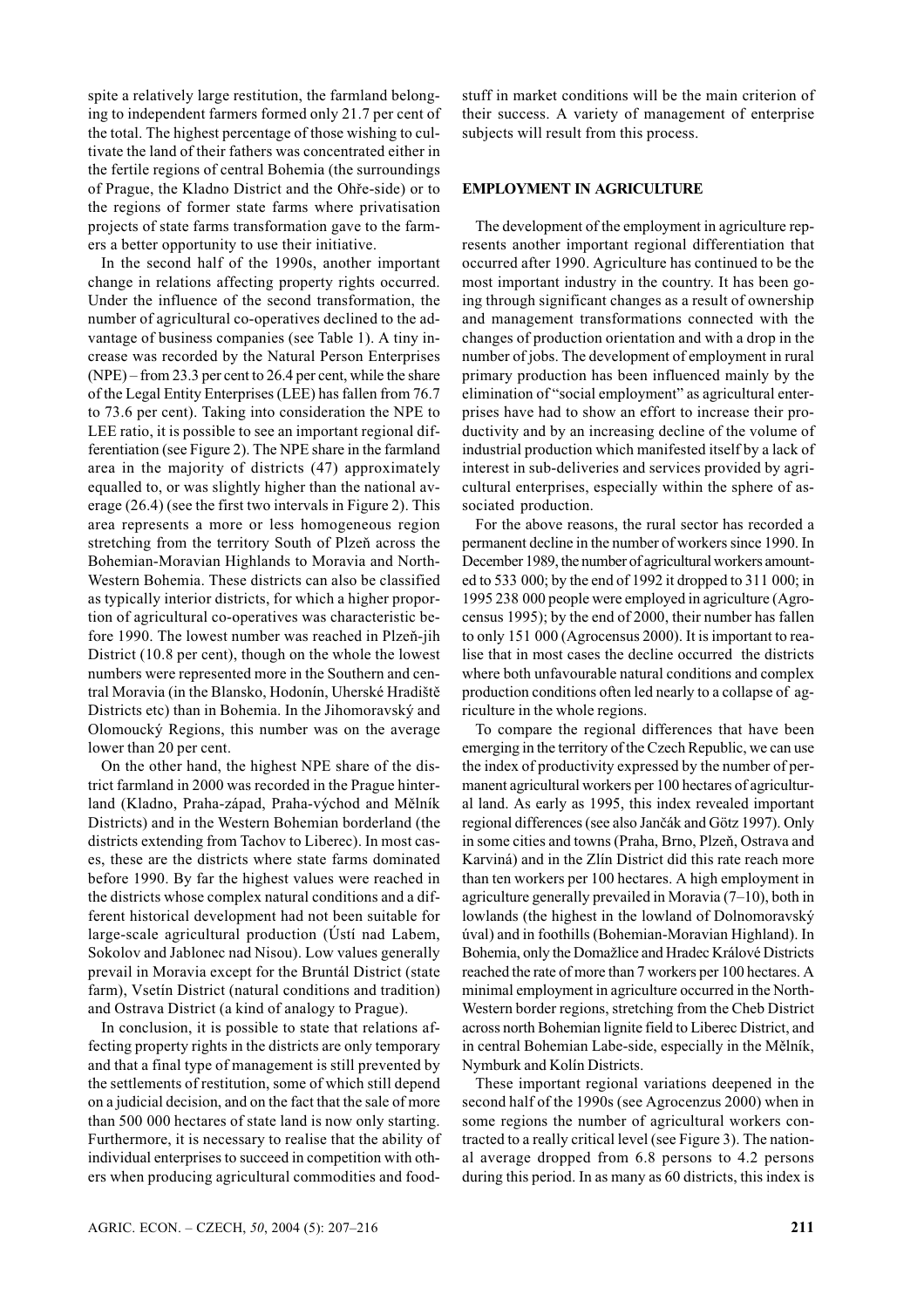

Figure 2. ENP's share of the district's farmland area, 2000



Figure 3. The number of agricultural workers per 100 hectares of farmland, 2000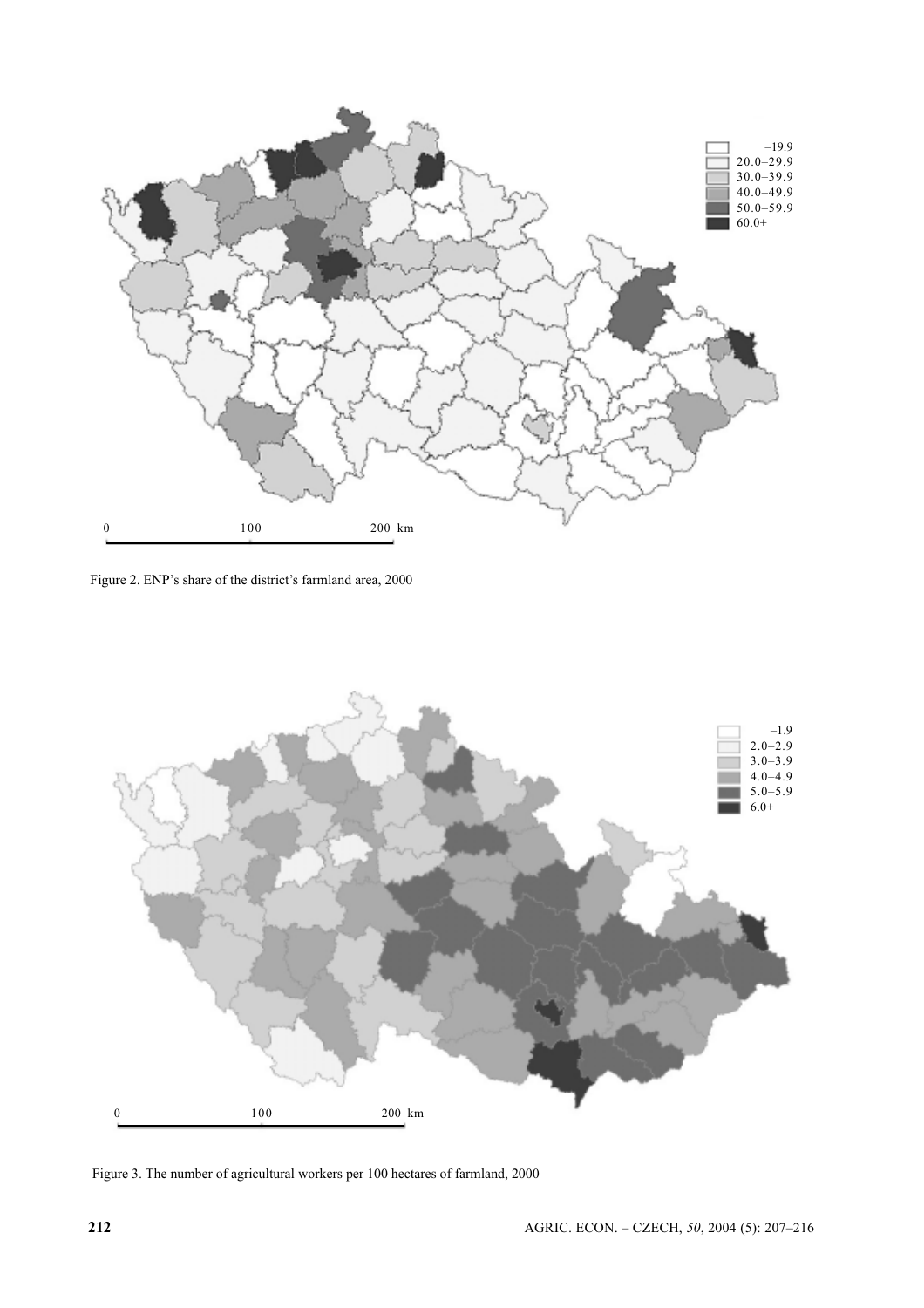below 6.0 and in 14 of them it is below 4.0 (in 1995 only four districts belonged to this category). The most critical situation is in the Bruntál and Sokolov Districts where less than two persons per 100 hectares of agricultural land are employed in agriculture. Ouite low levels of less than 3.0 are reached also in the Districts of Beroun, Kolín, Český Krumlov, Tachov, Cheb, Karlovy Vary, Děčín, Most, Ústí nad Labem, Česká Lípa and a bit surprisingly also in Prague and Plzeň District where as late as 1995 the employment was, on the contrary, the highest. A high level of employment continues in Moravia, apart from the Bruntál, Jeseník and Vsetín Districts and in the region of Bohemian-Moravian Highland and in North-Eastern Bohemia. The districts with the highest numbers are situated in this part (Semily, Hradec Králové, Svitavy and Ústí nad Orlicí, all reaching more than 5.0 agricultural workers per 100 hectares). Apart from this region, only the Kutná Hora District exceeds the number of 5.0. In Moravia, there are several districts reaching beyond this level. Besides two extreme numbers in urban districts of Brno-město and Karviná, these include Břeclav (the highest number  $-6.2$ ), Žďár nad Sázavou, Blansko, Brno-venkov, Hodonín, Olomouc, Prostějov, Přerov, Uherské Hradiště and Nový Jičín. Similarly to 1995, both lowland and foothills districts are therefore represented in the highest category.

Generally, the above stated findings can be summed up in the following way:

- The lowest employment in agriculture continues to occur in the South-West border regions stretching from the Cheb District to Liberec District, apart from the Teplice and Chomutov Districts. In some districts of this regions (Sokolov, Karlovy Vary, Cheb, Most and Ústí nad Labem), the employment has already reached threshold values. The fact that these are all densely populated districts that need to be supplied daily with agricultural products can be perceived as the most critical one.
- Low employment continues to occur in the Prague hinterland and generally in the central Bohemian Labe-side (especially the Districts of Beroun, Kladno, Kolín and Mladá Boleslav). It is possible to judge this situation as critical because this fertile region should be cultivated properly and also because of the proximity of Prague.
- Generally, the employment in Moravia tends to be higher than in Bohemia, above all in most of the lowland districts (Břeclav, Hodonín, Brno-venkov, Uherské Hradiště, Olomouc etc).
- $\overline{a}$ Regionally uneven and often unfavourable population outflow can be connected with a territorially differentiated possibility to find a job outside agriculture (e.g. a high employment in the districts of Bohemian-Moravian Highlands, such as Pelhřimov, Havlíčkův Brod, Žďár nad Sázavou, Blansko etc or in some marginal districts, such as Svitavy, Ústí nad Orlicí, Semily, Nový Jičín, Frýdek Místek and Opava).
- An important part will be also played by the allocation of processing industries, above all meat and milk processing, which is indirectly connected with high lives-

tock numbers, especially cattle (see below), i.e. with livestock production industry that requires a high employment on average.

### **CHANGES IN CATTLE NUMBERS**

Livestock production and crop production form two equivalent elements of gross agricultural output. Therefore, it is advantageous for the two to be in balance. Until 1990, an effort to increase continuously livestock production at the expense of crop production prevailed. It was not beneficial and it caused a tense situation in the fodder base. Since 1990, the livestock production share in gross agricultural output has been contracting. In 1989, it amounted to 58.9 per cent, in 1995 to 56.5 per cent, and in 1999 to only 53.4 per cent. This considerable decline was also influenced by a change in political and economic situation when price liberalisation, the opening of the market to the EU countries and a reduction of our exports to other Eastern European countries caused a considerable surplus in the number of livestock products. The situation led to a sharp decline in cattle numbers.

The parameters of the evolution of cattle raising have been studied by two measures: the intensity of cattle raising (measured by heads per 100 hectares of agricultural land) and the index of the development of cattle numbers in the period 1990–2001. When comparing regional developments, it is possible to conclude that during the past forty years (1961–2001), the intensity of cattle raising has changed markedly. At the beginning of the 1960s, the regions with high intensity were spread above all in the lowland of Eastern Bohemia, in the Beskydy mountains and in the Kutná Hora and Písek Districts. Among the Czech districts, the Jičín District showed by far the highest number (90.5 heads per 100 hectares of agricultural land) (see also Häufler 1984 and Jančák and Götz 1997). The national average then amounted to the level of 61.0.

At present, the situation is completely different (see Figure 4). Now the highest density is found in the foothills of Bohemian-Moravian Highlands (Žďár nad Sázavou, Pelhřimov and Havlíčkův Brod Districts), in South-West Bohemia (Domažlice, Klatovy and Prachatice Districts) and in Eastern Bohemia (the Districts of Semily, Rychnov nad Kněžnou and Ustí nad Labem with the highest number in the Czech Republic: 78.2). On the other hand, it is necessary to draw attention to an excessive and basically unjustifiable decrease in cattle numbers in Moravia and central Bohemia (the Prague surroundings and the fertile Kladno and Mělník Districts). A really alarming development has occurred in some of the Northern Bohemian districts: Louny, Chomutov, Most and Teplice Districts record the index far below the national average (40.5).

From the map of the index of change in cattle numbers in the districts during 1990–2001 (Figure 5), a sharp decline in cattle raising is apparent throughout the whole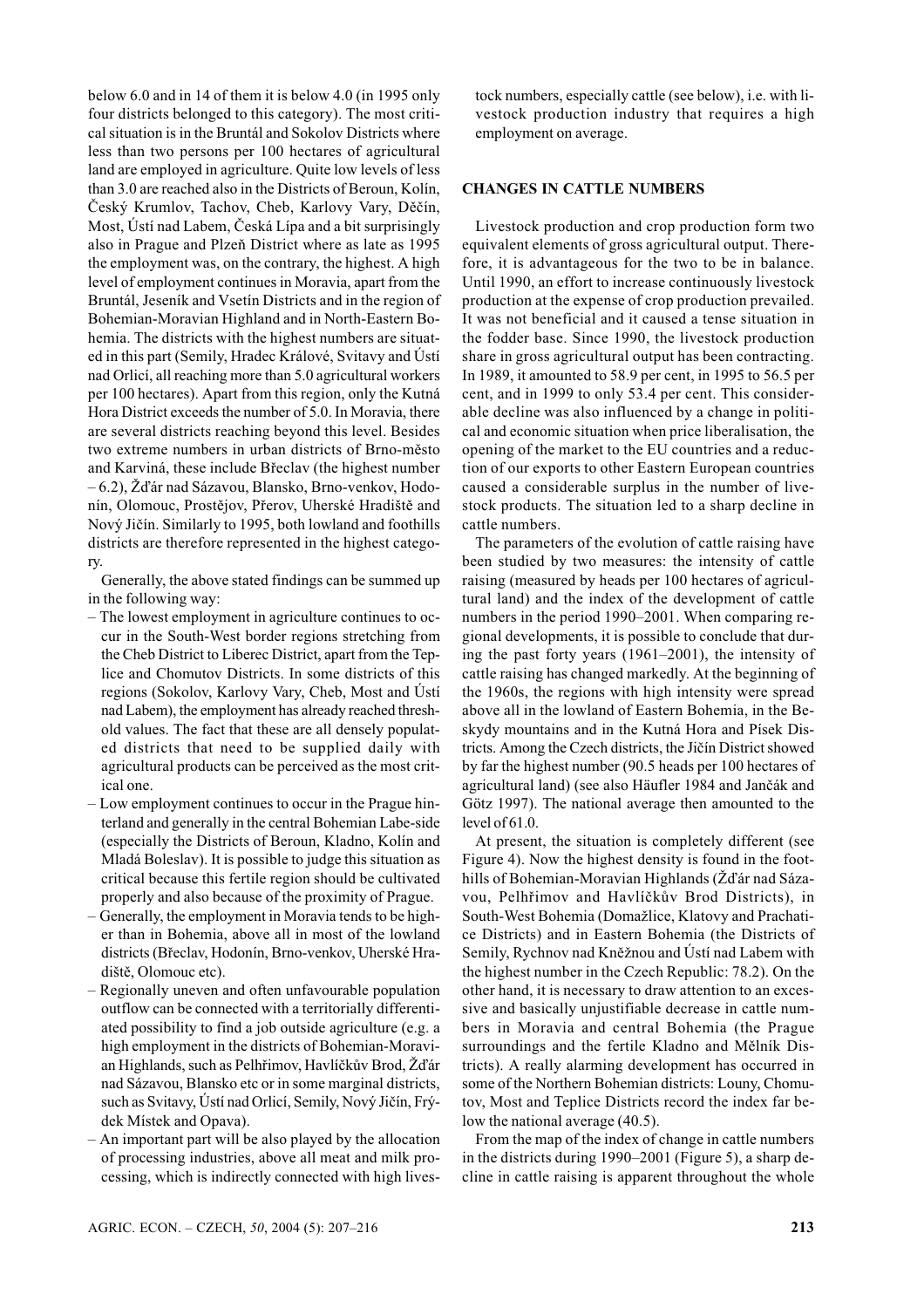

Figure 4. The intensity of cattle raising, 2000 (head per 100 hectares of farmland)



Figure 5. Cattle number, 1990–2001 (index 1990 = 100)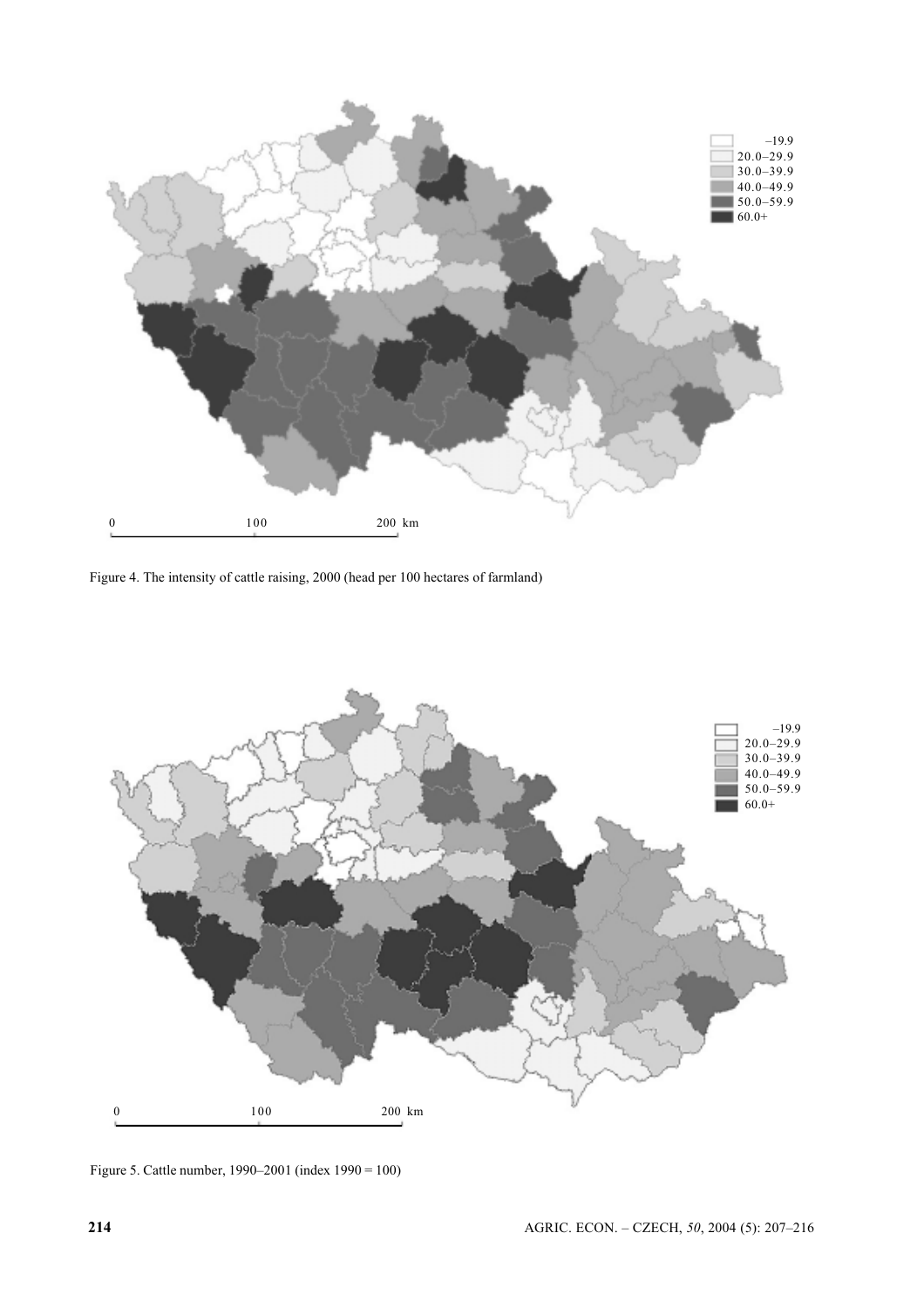Czech Republic. Cattle numbers decreased to 45.1 per cent of the initial number in the whole territory of the republic during the period in question (Table 2). Some of the regional differences are even much higher. The highest decline in numbers occurred above all in the districts of the North Bohemian lignite field (Teplice District with the index of 5.4 and Chomutov District with 17.1), in Prague surroundings (Capital Prague with 9.7 and Praha-West with 14.2), in Southern Moravia and in the Ostrava hinterland (Karviná with 7.0). A decline in the Labe-side, the most fertile part of central Bohemia, is really alarming. A number of questions arise concerning why it is so in a region that has got some of the best production conditions for agriculture in Bohemia. Moreover, central Bohemian Labe-side could supply the densely populated Prague region and its surroundings with both milk and meat products. Apart from natural conditions, the most important factors influencing the decline in cattle numbers included the position of the region in relation to a big consumer centre, the location of the manufacturing industry, and a low rate of the region's industrialisation. The distribution of cattle raising intensity during the last period is more or less unnatural. As a result of both the possibility to feed the cattle with fodder grains and the need to supply the population with milk and beef, the intensity is supposed to be high in the productive regions of the lowlands. It is therefore almost paradoxical that the lowest cattle raising intensity appears not only in the most densely populated Northern-Bohemian coal field (and the whole Northern Bohemia), but also in central-Bohemian Labe-side. The decline in cattle numbers displays itself regionally

also in the relation lowlands-foothills: lowlands show a higher decrease than foothills. In this sense an average decrease in cattle numbers has been recorded only in Haná. A sharp decline in cattle numbers in Southern and South-Eastern Moravia can be explained by the transition and a higher orientation on pig raising (a suitable fodder base). Away from the foothill regions, the smallest decline in cattle numbers has been recorded in the Bohemian-Moravian Highlands, in the foothills of the Orlické Mountains and in the Domažlice, Klatovy and Příbram Districts. Elsewhere in the foothills, the results are contradictory. The results of the identified long-term tendencies can be summed up in the following points:

- In accordance with the pre-accession conception of agrarian policy, an increase or at least a prevention of a decrease in some regions will be desirable. These regions include: the area to the North-West of Prague (Mělník, Kladno, Louny Districts etc) as far as the state border and the southernmost districts of Moravia (Břeclav, Hodonín and Znojmo).
- The Beskydy mountains (too sharp decline) and the Jeseníky Mountains (a difference in the development of the Western and Eastern part of the range) continue to be contradictory regions.
- It would be advisable to keep the present numbers in other regions, especially in connection to the location of manufacturing industry, particularly dairies and meat processing factories.

## **CONCLUSION**

During the period of the transformation of Czech agriculture, significant changes have occurred which are regionally differentiated. More pronounced regional disproportions mean a serious problem for the state as a whole. It is necessary to concentrate on the use of an effective regional policy to help the regions with backward economic development.

The situation in agriculture is complicated because the accompanying phenomena connected with the transition to market economy (price liberalisation, flows of goods and capital, migration etc) are joined by an uneven territorial development in regards to natural resources, traditions of the individual regions, and the level of the country settlement. The main goal of the present regional policy in agriculture is to keep a productive territory and settlement in problematic and endangered regions and to support a balanced regional development. An objective evaluation of the production-economic and social potential of regions should contribute to an improvement in their use. For agriculture, it means a change of the corresponding production structure (see Table 3).

In the interest of agriculture prosperity, the government had to continue consistently in the reparations of property injustices and in the restoration of private ownership of land and other property. Legislative and economic conditions, which would ensure equality of all

| Animals                                 | 1960    | 1970    | 1980    | 1990    | 1993     | 1996    | 2001    |  |
|-----------------------------------------|---------|---------|---------|---------|----------|---------|---------|--|
| Cattle total                            | 2987    | 2 9 4 0 | 3 4 2 9 | 3 5 0 6 | 2 5 1 2  | 1989    | 1582    |  |
| Out of it cows                          | 1430    | 1 3 1 0 | 1 3 1 9 | 1 2 3 6 | 932      | 751     | 611     |  |
| Pigs                                    | 3 4 9 9 | 3 1 6 9 | 4 7 9 7 | 4 7 9 0 | 4 5 9 9  | 4 0 1 6 | 3 5 9 4 |  |
| Sheep                                   | 228     | 271     | 290     | 430     | 254      | 134     | 90      |  |
| Poultry                                 | 18658   | 23 763  | 31 9 26 | 31 981  | 28 2 2 0 | 27 875  | 32 043  |  |
| Mean annual milk yield (liters per cow) | 1832    | 2477    | 3 1 2 2 | 3 9 4 9 | 3 8 2 3  | 4 2 8 9 | 5 2 5 5 |  |
|                                         |         |         |         |         |          |         |         |  |

Table 2. The development of livestock numbers in the Czech Republic (thousands of heads)

Source: Statistická ročenka ČR. Soupis hospodářských zvířat, ČSÚ, Praha